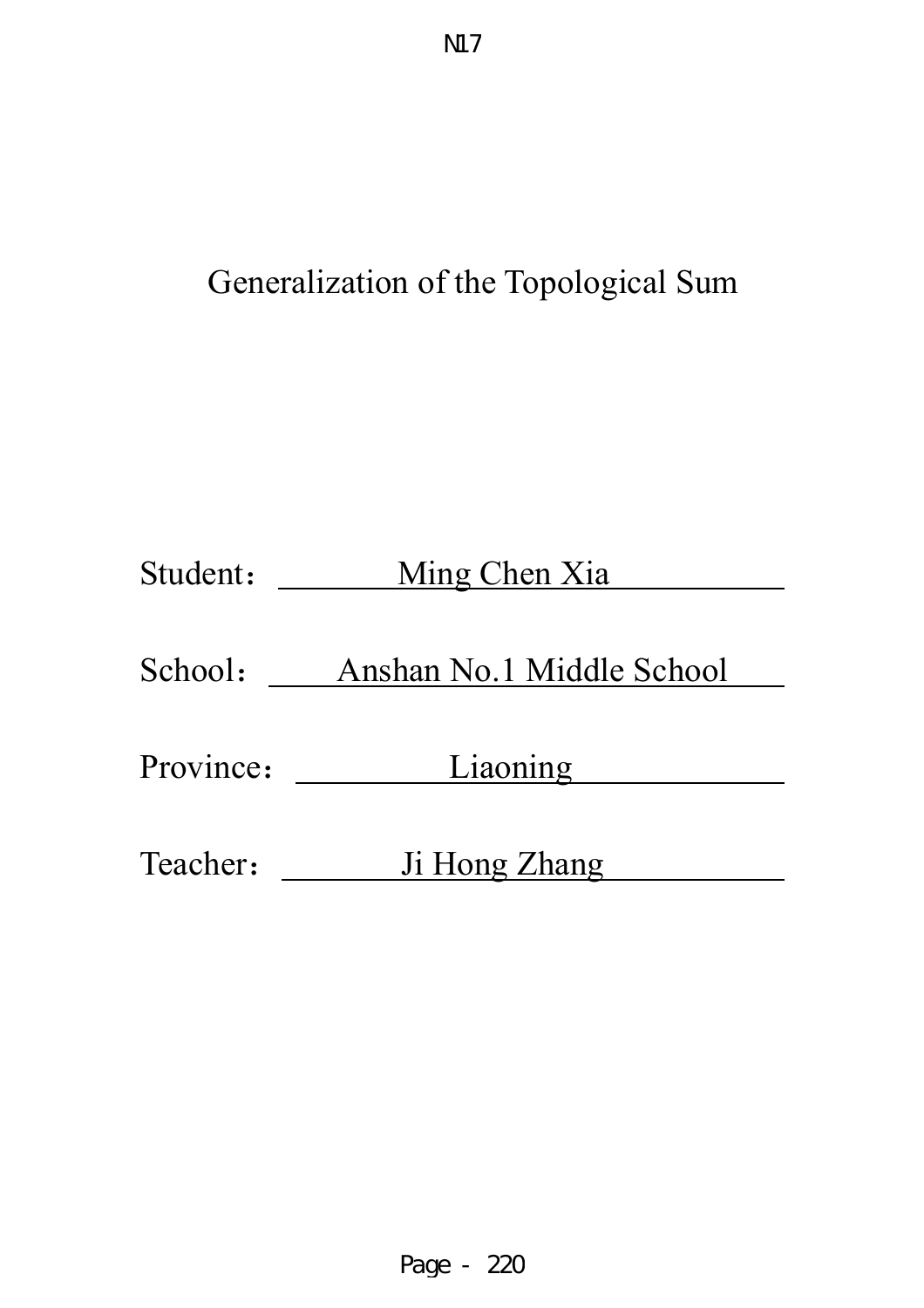Abstract:

In topology, a number of theorems have the following form: A, B are two subspaces of X. A, B satisfy certain conditions, and then X has a certain property. This paper aims to study the general method of dealing with such problems. We will generalize the concept of topological sum to achieve this goal.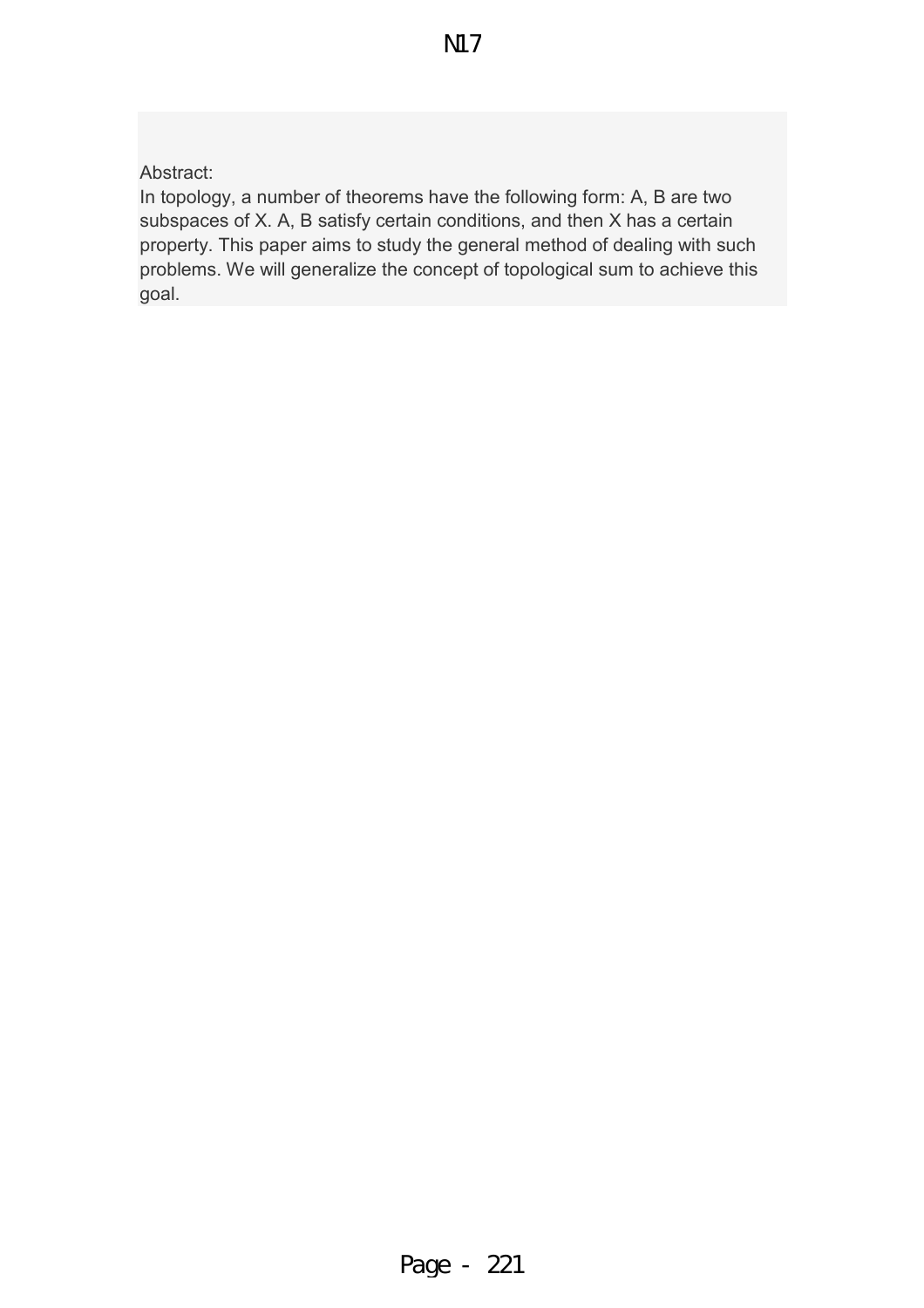# Generalization of the Topological Sum

**Note: The regularity axiom and normality axiom in this paper are both stronger than the Hausdorff axiom.** 

First we show the definition of topological sum in reference  $\lceil 2 \rceil$ :

Suppose  $\{X_\alpha\}_{\alpha\in I}$  is a family of disjoint spaces. We define a topology on the set *I*  $X = \bigcup X_\alpha$ <sup>α</sup>∈  $= ∪ X<sub>α</sub>$  as follows: X's subset O is an open set iff  $∀ α ∈ I$  ,  $O ∩ X<sub>α</sub>$  is an open set of

 $X_{\alpha}$  . Space  ${\bf X}$  given such a topology is called the topological sum of  $\{ X_{\alpha} \}_{\alpha \in I}$  .

 Easy to see, this definition has the following deficiencies: the family of spaces is required to be disjoint, which limits most of its applications; more than one nonempty spaces' sum is not connected.

We start the generalization with a lemma.

Lemma 1:  ${X_\alpha}_{\alpha=I}$  is a family of topological spaces meeting the following **conditions:** 

**a.**  $\forall \alpha \in I$ , only finite  $\beta \in I$  exist, such that  $X_{\alpha} \cap X_{\beta} \neq \emptyset$ .

**b.**  $\forall \alpha, \beta \in I$ ,  $X_{\alpha} \cap X_{\beta}$  is closed in  $X_{\alpha}$ , and the induced topologies

*I*

<sup>α</sup>∈

from  $X_\alpha$  and  $X_\beta$  are the same.

**Then there exists a unique topology on the set** X *X*<sup>α</sup>  $=\bigcup X_\alpha$ , such that

**a.**  $\forall \alpha \in I, X_{\alpha}$  is a closed subspace of X.

**b.**  ${X_\alpha}_{\alpha\in I}$  is locally finite.

*Proof:* We define a topology on *X* : *A* is a closed set of *X* iff  $\forall \alpha \in I$ ,  $X_{\alpha} \cap A$  is a *closed set of*  $X_\alpha$ *. Trivial calculation shows it's really a topology. According to condition (a) and (b), a subset of X, called A, is closed iff it can be represented as I A*α <sup>α</sup>∈  $\bigcup A_\alpha$ , in which  $A_\alpha$  is *closed in*  $X_\alpha$ .

*Conclusion (a) is obvious. We'll verify (b): Suppose*  $x \in X_\alpha$ , let N be the union of *spaces disjoint with*  $X_{\alpha}$ ,  $U = X - N$ , according to condition (*a*), U has nonempty

# Page - 222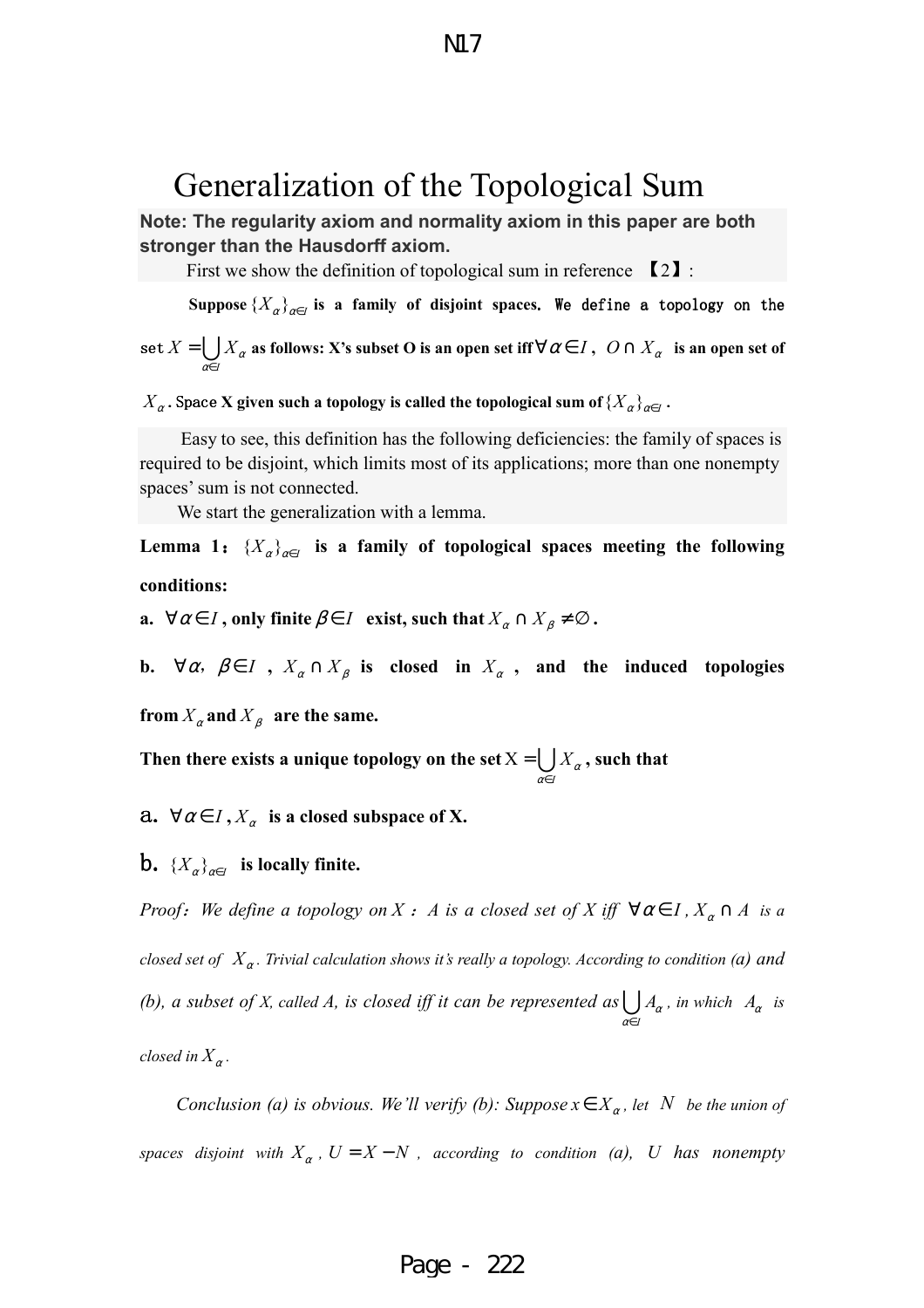# N17

*intersection with only finite spaces in this family.*

*The verification of the uniqueness is given as follows*:*Let Y and Z be the set X with two topologies meeting conclusions (a) and (b), clearly*  $id : X_\alpha \to X_\alpha$  *is continuous.* 

*According to conclusion (b), the identical map on*  $X$ *, id :*  $Y \rightarrow Z$  *is continuous.* 

*Similarly*  $id^{-1}$  :  $Z \rightarrow Y$  is also continuous, so *id is a homeomorphism between Y* and *Z*.

*Thus the two topologies are in fact equal.* 

**Note 1: Condition (b) can also be found on wikipedia. Note 2: The topology we just construct can also be treated as the**  quotient space of $\{ { X_\alpha } \}_{\alpha \in I}$  's disjoint union (with the topology given by the **topological sum in the narrow sense).** 

As a result, we can easily generalize the topological sum.

**Definition 1(Compatibility):** A family of spaces  $\{X_{\alpha}\}_{{\alpha}\in I}$  meeting the conditions **(a) and (b) in Lemma 1 is called to be compatible.** 

**Definition 2(Topological Sum):**  $\{X_\alpha\}_{\alpha \in I}$  is a compatible family of spaces,we call **the set** *I*  $X = \bigcup X_\alpha$ <sup>α</sup>∈  $=\bigcup X_\alpha$  given the topology meeting the conclusions (a) and (b) in Lemma 1 the topological sum(or sum for short) of  ${X_\alpha}_{\alpha\in I}$ . We write it **as**  $X = \bigoplus_{\alpha \in I} X_{\alpha}$ . In particular, when I is finite( {1,2,…,n} for example), we also **write**  $X = X_1 \oplus \cdots \oplus X_n$ . The family  $\{X_\alpha\}_{\alpha \in I}$  is called a topological division of X.

Obviously, this is the generalization of the concept given earlier.

We first give two basic properties.

**Lemma 2: The sum of a compatible family of finite spaces can be put on brackets**  arbitrarily. Or rather, if  ${X_i}_{i=1,2,3}$  is compatible,  $(X_1 \oplus X_2) \oplus X_3 = X_1 \oplus (X_2 \oplus X_3)$ .

**Lemma 3:**  ${X_\alpha}_{\alpha\in I}$  is compatible.  $I = J \cup K, J \cap K = \varnothing$ , then

 $\bigoplus_{\alpha \in I} X_{\alpha} = (\bigoplus_{\alpha \in J} X_{\alpha}) \oplus (\bigoplus_{\alpha \in K} X_{\alpha}).$ 

They are immediate corollaries from the uniqueness in Lemma 1.

From now on, we always assume that  ${X_\alpha}_{\alpha=I}$  is a given compatible family of topological spaces and  $X = \bigoplus_{\alpha \in I} X_{\alpha}$  without special declaration. We always omit the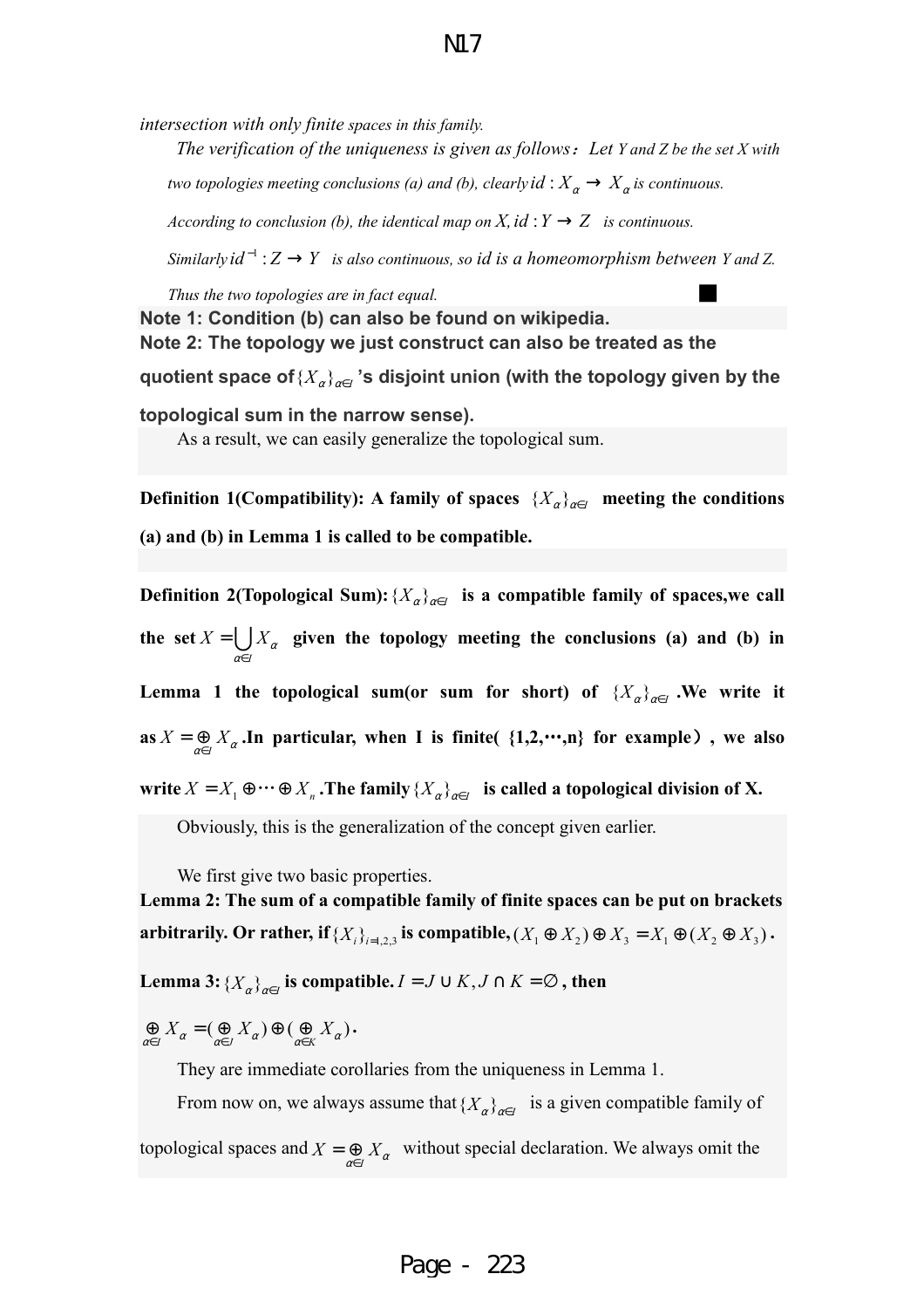# N17

index range (default is I) when it won't lead to confusion. For example, the former formula can be rewritten as  $X = \bigoplus X_\alpha$ . We point out that our notation is in fact flawed.

After all the sum depends on the topology on  $X_{\alpha}$ . However, in this paper, they won't

cause ambiguity, so we'll continue using this notation. In addition, we call one problem regional, if it involves spaces' sum.

We'll use the topological sum in this way: When we're dealing with a problem about a space X, we represent it by the sum of some subspaces, and the properties on X can always become stronger on the subspaces. After dealing with them regionally, we can translate the result into the properties of the space X.

To this aim, we'll study some theorems on the relationship between X and

 ${X_\alpha}.$ 

# **1**、 **Basic concepts Lemma 4(Closed set):**

**(a) A** is closed in **X** iff  $A = \bigcup A_\alpha$ , in which  $\forall \alpha, A_\alpha$  is closed in  $X_\alpha$ .

**(b)** A is closed in X iff  $\forall \alpha, X_{\alpha} \cap A$  is closed in  $X_{\alpha}$ .

**Lemma 5(Open set):** U is open in X iff $\forall \alpha$ ,  $U \cap X_{\alpha}$  is open in  $X_{\alpha}$ .

They are trivial from the topological construction of X.

**Corollary 1: I**={1,2}, then  $X_1 - X_2$  is open in X.

Though it can be proved trivially, this corollary shows the importance of the first half of condition (b) in Lemma 1, which will become clearer when we are dealing with the Hausdorff axiom later.

**Lemma 6(Subspace):**  $Y \subset X$ , then  $\{X_{\alpha} \cap Y\}$  is compatible,  $Y = \bigoplus (X_{\alpha} \cap Y)$ .

In the next lemma  $\alpha$  and  $\beta$  don't have to be taken from the same set of indices.

**Lemma 7(Product space):**  $\{X_{\alpha}\}\$  and  $\{Y_{\beta}\}\$  are both compatible, then  $\{X_{\alpha}\times Y_{\beta}\}\$  is

**compatible,**  $\oplus (X_{\alpha} \times Y_{\beta}) = \oplus X_{\alpha} \times \oplus Y_{\beta}$ .

These two lemmas are also trivial corollaries of the uniqueness of topological sum.

Lemma 8(Continuous function):  $f : X \to Y$  is continuous iff  $\forall \alpha, f|_{X_\alpha}$  is

#### **continuous.**

**Note: The case where I={1,2} is known as the pasting lemma.**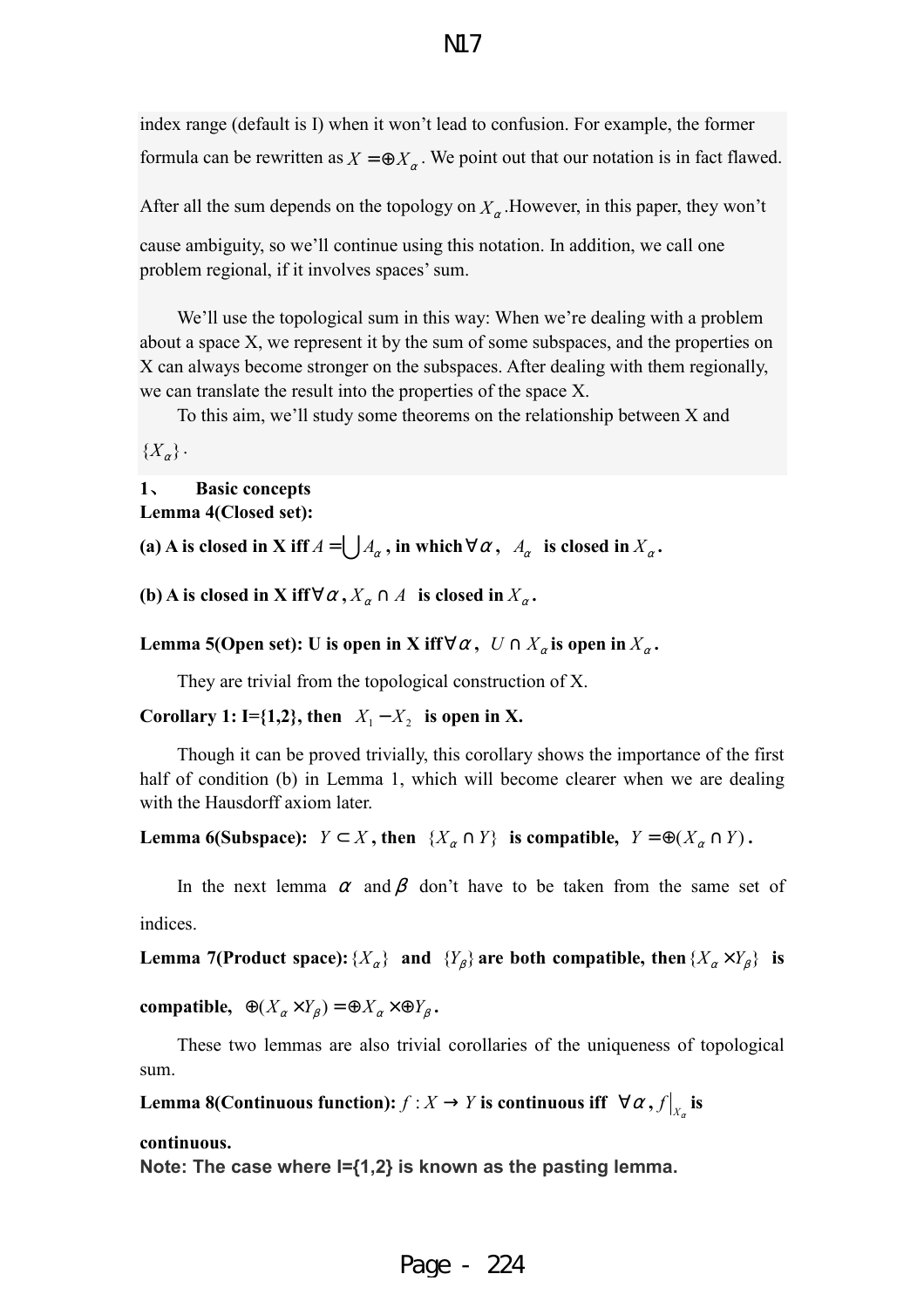#### **2**、 **Separation axioms**

Lemma 8: I={1,2},  $x \in X_1 - X_2$ , for any neighborhood U of x in  $X_1$ . Let

 $V = U \cap (X_1 - X_2)$ , then V is open in X.

It's clear from Corollary 1 and Lemma 5.

Lemma 9: x belongs to only one space in the family  $\{X_{\alpha}\}\$ , called  $X_{\alpha}$ , then there

**exists a neighborhood of x in X, called U, such that**  $\forall \beta \neq \alpha, U \cap X_\beta = \varnothing$ .

*Proof:* 
$$
U = X - \bigcup_{\beta \neq \alpha} X_{\beta}
$$
.

**Theorem 1: X** meets  $T_i$  axiom iff  $\forall \alpha, X_\alpha$  meets  $T_i$ . (**i**=1,2,3)

*Proof*:*Only the proof of sufficiency with i=2 or i=3 is needed. Hausdorff axiom: We first consider the case where I is finite. We can assume I={1,2}* 

*according to Lemma 2. Suppose*  $x, y \in X$ .

*Case 1, neither x and y belongs to*  $X_1 \cap X_2$ , x and y belong different sets. Lemma 8 gives the *result.* 

*Case 2, neither x and y belongs to*  $X_1 \cap X_2$ , x and y belong to the same set,  $X_2$  for example.

As a subspace of  $X_2$ ,  $X_2 - X_1$  is Hausdorff. According to Corollary 1, the disjoint

*neighborhoods in*  $X_2 - X_1$  *are also open in X.* 

*Case 3, only one of x,y belongs to*  $X_1 \cap X_2$ , they are from the same space. Suppose  $x \in X_1 - X_2$ ,  $y \in X_1 \cap X_2$ . Take disjoint neighborhoods of x and y in  $X_1$ , called U and V. We *may also assume that U is also open in X according to Lemma 8. Let*  $Z = X - (X_1 - V)$ . Z is *clearly to be a neighborhood of y, which is disjoint with U.* 

*Case 4, both x and y belong to*  $X_1 \cap X_2$ . Take the disjoint neighborhoods of x,y in  $X_i$ , called

 $U_i$ ,  $V_i$  (*i*=1,2) .Define

$$
U = X - (X_1 - U_1) \cup (X_2 - U_2) \quad V = X - (X_1 - V_1) \cup (X_2 - V_2)
$$

Then 
$$
U = (U_1 \cap (X_1 - X_2)) \cup (U_1 \cap U_2) \cup (U_2 \cap (X_2 - X_1)),
$$

$$
V = (V_1 \cap (X_1 - X_2)) \cup (V_1 \cap V_2) \cup (V_2 \cap (X_2 - X_1))
$$

## Page - 225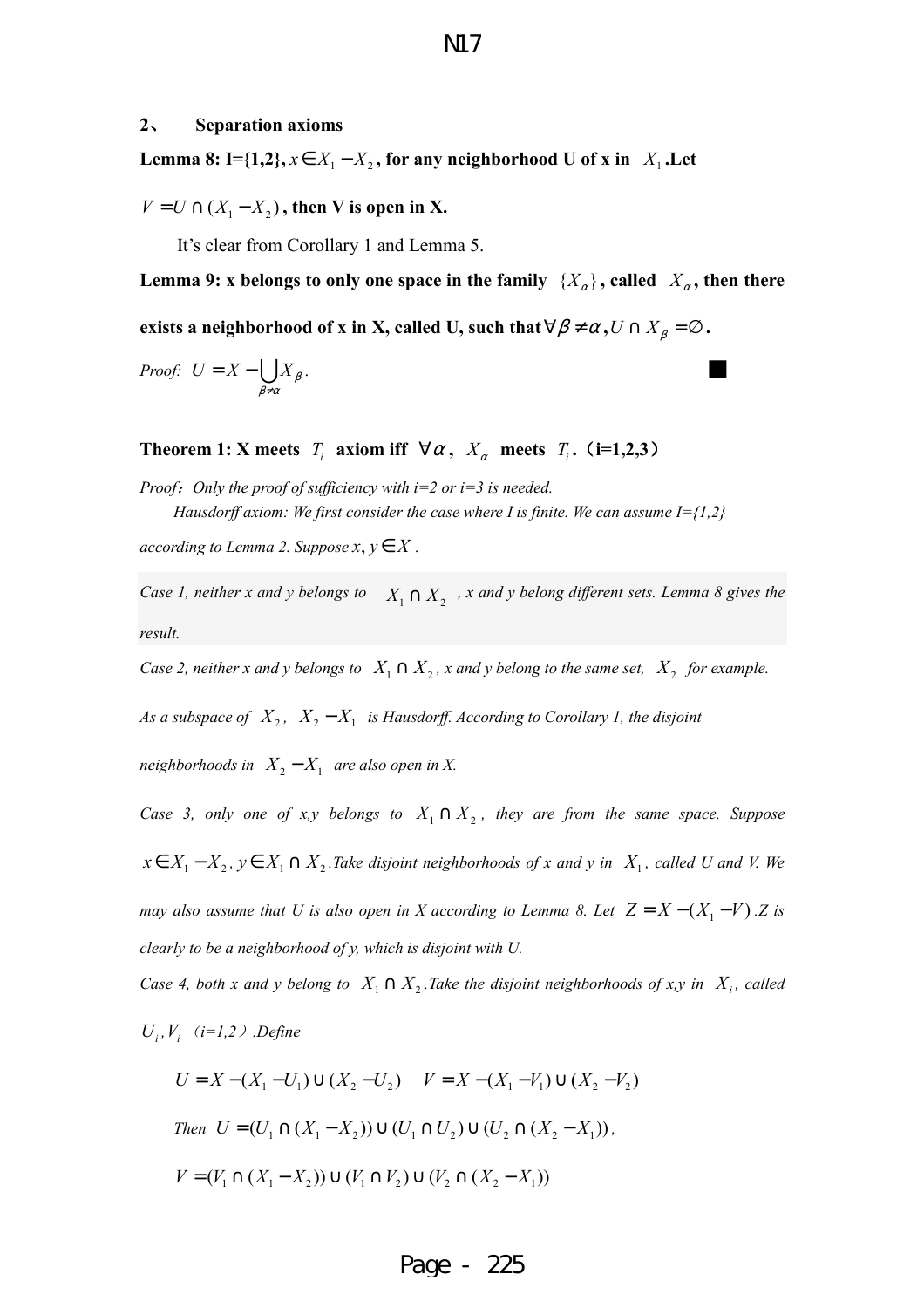# N17

*We assert that U and V are disjoint. Suppose*  $z \in V$ , then

- *a.*  $z \in V_1 \cap (X_1 X_2)$ . Since  $U_1 \cap V_1 = \emptyset$ ,  $(X_1 X_2) \cap (X_2 X_1) = \emptyset$ , so  $z \notin U$ .
- *b.*  $z \in V_2 \cap (X_2 X_1)$ , the proof is similar.
- *c.*  $z \in V_1 \cap V_2$ , It holds since  $U_1 \cap V_1 = \emptyset$ ,  $U_2 \cap V_2 = \emptyset$ .

*Hence*  $U \cap V = \emptyset$  *X* is then Hausdorff.

*The proof for the general case goes as follows. Suppose*  $x, y \in X$ *, we take their* 

*neighborhoods which only intersect with finite X*<sup>α</sup> *.The discuss of finite index case,* 

*Lemma 3 and Lemma 9 give the result.* 

*Regularity axiom: Suppose*  $x \in X$ , *V* is a neighborhood of x. Take a neighborhood *W* of x,

*which intersects only finite*  $X_{\alpha}$ ,  $X_1$ ,  $\cdots$ ,  $X_n$  *for example. If*  $x \in X_i$ , *take a neighborhood of x*,

*called*  $U_i$  *in*  $X_i$ , which fits  $U_i \subset V \cap X_i$ , otherwise take  $U_i = \emptyset$  . Let

$$
U = W - \bigcup_{i=1}^{n} (X_i - U_i)
$$
, and then U is a neighborhood of x and  $\overline{U} \subset V$ . Considering with the  $T_1$ 

*part in this theorem, the result is got.* 

We can see that topological sum has a very good performance on  $T_1$  axiom,

Hausdorff axiom and regularity axiom. In the case of normal axiom, however, it seems to be more complicated, and I cannot give the necessary and sufficient conditions of it, but some sufficient ones with some kind of compact conditions will be obtained easily later.

#### **3**、 **Covering properties**

We'll deduce some nontrivial theorems in this section. As a result, we can get a method to study the properties of paracompact and locally compact spaces.

**Theorem 2: X is a paracompact and locally compact space iff X has a topological division**  $X = \bigoplus X_\alpha$ , such that  $\forall \alpha, X_\alpha$  is compact.

*Proof:* 

*Sufficiency: Suppose that every*  $X_{\alpha}$  *is compact and*  $\{A_{\beta}\}_{\beta \in K}$  *is an open covering of X. Then for any given*  $\alpha$ ,  $\{A_\beta \cap X_\alpha\}_{\beta \in K}$  is an open covering of  $X_\alpha$ . We may take *finite of them to cover*  $X_{\alpha}$ , written as  $A_{\alpha 1}$ ,  $\dots$ ,  $A_{\alpha m_{\alpha}}$ . Suppose spaces intersecting with  $X_{\alpha}$  in  $\{X_{\alpha}\}\$  are  $X_1, \dots, X_n$ . We may require that  $A_{\alpha 1}, \dots, A_{\alpha m_{\alpha}}\}$  also only intersect *with*  $X_1, \dots, X_n$  (Otherwise, let  $A_{\alpha i}$  minis extra  $X_{\alpha}$ ). Repeat this for any  $\alpha \in I$ , and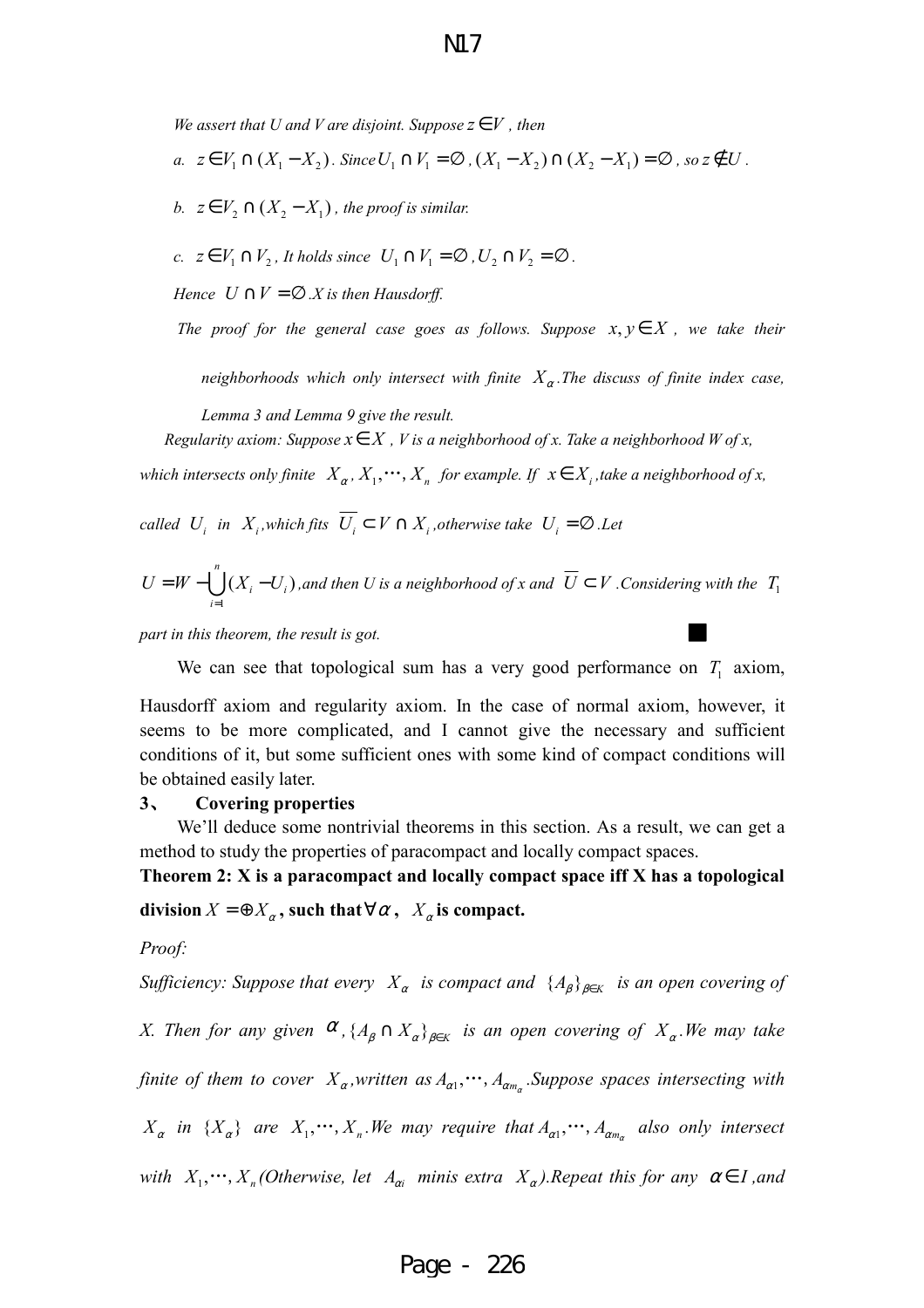*we will get a family of*  $A_{\alpha i}$ *. Suppose*  $x \in X$ , U is a neighborhood of X that only

*locally finite, thus X is paracompact. Clearly*  $\overline{U}$  *is compact, hence X is also locally compact.* 

*Necessity: For any*  $x \in X$ , take a neighborhood  $U_x$  with  $U_x$  compact, then  ${U_x}_{x \in X}$ *is an open covering of X .We may take its locally finite open refinement*  $\{A_{\beta}\}_{\beta \in J}$  *.We assert*   $X = \bigoplus_{\beta \in J} A_{\beta}$ . *Clearly*,  $\{A_{\beta}\}_{{\beta \in J}}$  is compatible since the locally finite property of  ${A_{\beta}}_{\beta \in J}$  *implies that of*  ${A_{\beta}}_{\beta \in J}$ .  $A_{\beta}$  *is apparently closed in X. The uniqueness of topological sum implies the result.* 

**Definition 3: Space X is called to be locally Lindelöf, if**  $\forall x \in X$ **, there exists a** neighborhood U, such that  $\overline{U}$  is Lindelöf.

**Theorem 3: X is a paracompact and locally Lindelöf space iff X has a topological division**  $X = \bigoplus X_\alpha$ , such that  $\forall \alpha, X_\alpha$  is Lindelöf.

The proof is just trivial modification of Theorem 2.

**Theorem 4: X** is a paracompact Hausdorff space iff every  $X_\alpha$  is paracompact **and Hausdorff.** 

*Proof: Necessity is clear.* 

*Sufficiency: Suppose*  ${U_{\beta}}_{\beta \in J}$  *is an open covering of X, then for any given*  $\alpha$ ,  $\{X_\alpha \cap U_\beta\}_{\beta \in J}$  is an open covering of  $X_\alpha$ . Let  $\{A_{\alpha\gamma}\}_{\gamma \in K}$  be a locally finite closed *refinement which covers*  $X_\alpha$  *(Michael's Theorem).Repeat this for every*  $\alpha$ *.We assert*  ${A_{\alpha\gamma}}_{\alpha\in I, \gamma\in K}$  *is a locally finite closed refinement of*  ${U_{\beta}}_{\beta\in J}$ .

Suppose  $x \in X$ , take a neighborhood U which only intersects finite  $X_{\alpha}$ , noted  $as X_1, \dots, X_n$ . Take a neighborhood of x in  $X_i$ , called  $U_i$ , which only intersects

*finite A<sup>i</sup>*<sup>γ</sup> *.Let*  1  $(X_{i} - U_{i})$ , *n*  $i \quad \vee_{i}$ *i*  $W = U - \bigcup (X_i - U)$ =  $= U - \bigcup_{i=1}^{n} (X_i - U_i)$  , and then W only intersect finite  $A_i$ *.* █

**Corollary 2: X is a locally Lindelöf paracompact Hausdorff space iff there exists**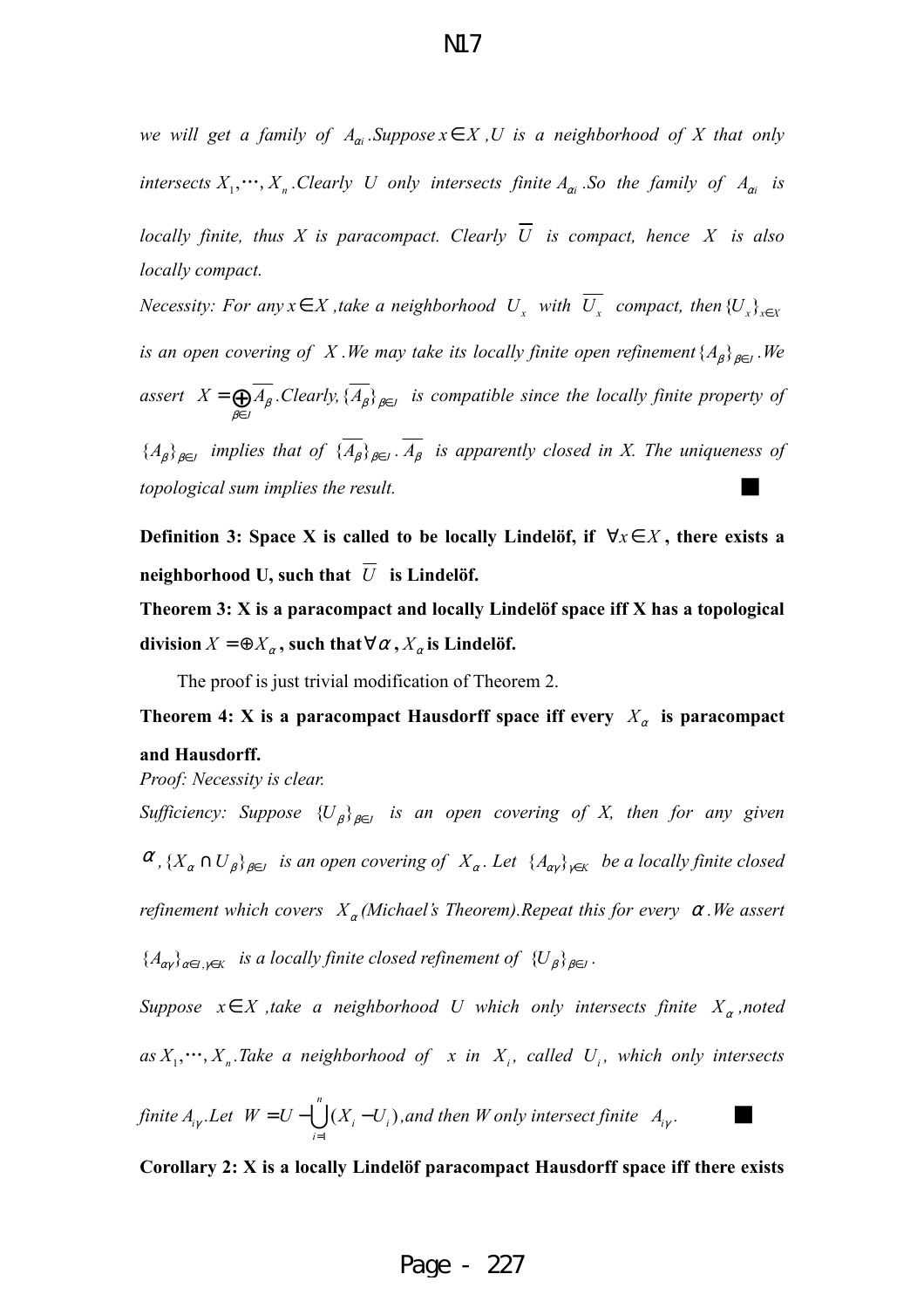**a** topological division  $X = \bigoplus X_\alpha$ , such that every  $X_\alpha$  is a regular Lindelöf **space.** 

### **Theorem 5:** X is locally compact iff every  $X_\alpha$  is locally compact.

*Proof: Necessity is clear.* 

*Sufficiency: Suppose*  $x \in X$  *,take its neighborhood U which only intersects finite*  $X_\alpha$ , *noted as*  $X_1, \dots, X_n$ . Take a neighborhood of x in  $X_i$ , called  $U_i$ , such that

*Ui is compact. Let*  1  $(X_i - U_i)$ , *n*  $i \quad \vee_{i}$ *i*  $W = U - \bigcup (X_i - U)$ =  $= U - \bigcup_{i=1}^{n} (X_i - U_i)$ , and then W is a neighborhood of x with a

 $compact$  *compact closure.* 

It's clear that though the normality axiom may not keep very well under the topological sum, it can be kept if it's strengthen into the paracompact Hausdorff condition.

#### **4**、 **Metric properties**

We'll use a lemma from reference  $\lll 1$ . which originally said:

**Let X be a compact Hausdorff space that is the union of the closed**  subspaces  $X_1, X_2$ . If  $X_1, X_2$  are metrizable, X is metrizable.

We adapt it into the following form.

Lemma 10:  $\{X_1, X_2\}$  is a compatible family of metrizable compact spaces, and

**then**  $X = X_1 \oplus X_2$  is metrizable.

**Theorem 6: X is a metrizable and locally compact space iff every**  $X_{\alpha}$  **is** 

#### **metrizable and locally compact.**

*Proof: Necessity is clear.* 

*Sufficiency: According to Smirnov's theorem, every*  $X_\alpha$  *is a paracompact Hausdorff space, thus X is also one. We only need to prove that X is locally metrizable.* 

*First we consider the finite case, we may suppose*  $I = \{1,2\}$ *. Let*  $X_1$  and  $X_2$  both be

*locally metrizable and locally compact spaces. Suppose*  $x \in X_1 \cup X_2$ , take a *neighborhood of x in*  $X_i$ , called  $U_i$ , with  $U_i$  compact and metrizable (If it doesn't *exist, we take it to be the empty set),then*  $\overline{U_1 \cup U_2} = \overline{U_1} \oplus \overline{U_2}$  *is metrizable*(*Lemma 10).Let*  $W = X - (X_1 - U_1) \cup (X_2 - U_2)$ , *clearly W is a neighborhood of x and* 

# Page - 228